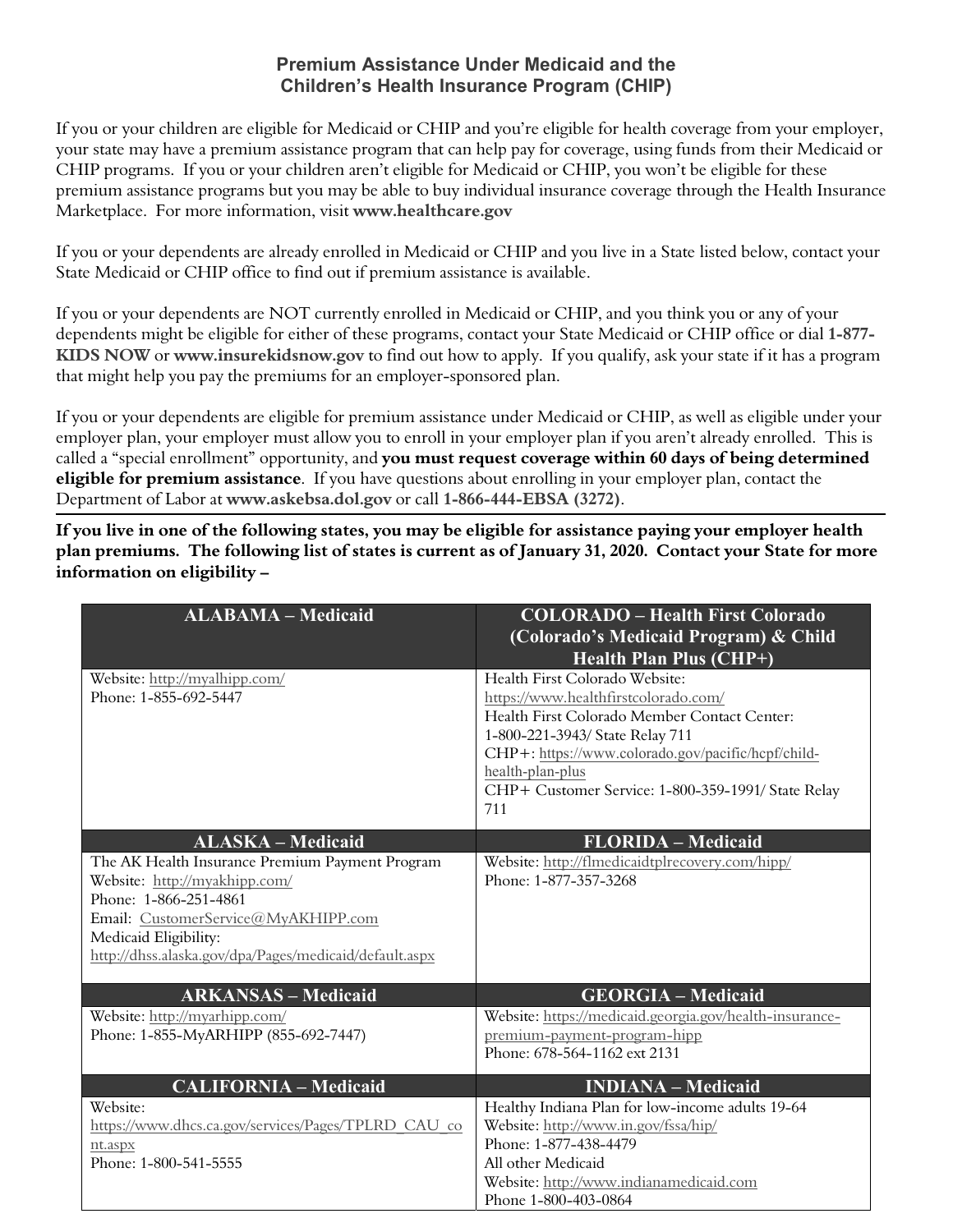| <b>IOWA</b> – Medicaid and CHIP (Hawki)                                                                                                                                                                                                                      | <b>NEBRASKA – Medicaid</b>                                                                                                                                                                                                                           |
|--------------------------------------------------------------------------------------------------------------------------------------------------------------------------------------------------------------------------------------------------------------|------------------------------------------------------------------------------------------------------------------------------------------------------------------------------------------------------------------------------------------------------|
| Medicaid Website:<br>https://dhs.iowa.gov/ime/members<br>Medicaid Phone: 1-800-338-8366<br>Hawki Website:                                                                                                                                                    | Website: http://www.ACCESSNebraska.ne.gov<br>Phone: 1-855-632-7633<br>Lincoln: 402-473-7000<br>Omaha: 402-595-1178                                                                                                                                   |
| http://dhs.iowa.gov/Hawki<br>Hawki Phone: 1-800-257-8563                                                                                                                                                                                                     |                                                                                                                                                                                                                                                      |
| <b>KANSAS - Medicaid</b>                                                                                                                                                                                                                                     | <b>NEVADA - Medicaid</b>                                                                                                                                                                                                                             |
| Website: http://www.kdheks.gov/hcf/default.htm<br>Phone: 1-800-792-4884                                                                                                                                                                                      | Medicaid Website: http://dhcfp.nv.gov<br>Medicaid Phone: 1-800-992-0900                                                                                                                                                                              |
| <b>KENTUCKY - Medicaid</b>                                                                                                                                                                                                                                   | <b>NEW HAMPSHIRE - Medicaid</b>                                                                                                                                                                                                                      |
| Kentucky Integrated Health Insurance Premium Payment<br>Program (KI-HIPP) Website:<br>https://chfs.ky.gov/agencies/dms/member/Pages/kihipp.aspx<br>Phone: 1-855-459-6328<br>Email: KIHIPP.PROGRAM@ky.gov                                                     | Website: https://www.dhhs.nh.gov/oii/hipp.htm<br>Phone: 603-271-5218<br>Toll free number for the HIPP program: 1-800-852-3345,<br>ext 5218                                                                                                           |
| <b>KCHIP</b> Website:<br>https://kidshealth.ky.gov/Pages/index.aspx<br>Phone: 1-877-524-4718                                                                                                                                                                 |                                                                                                                                                                                                                                                      |
| Kentucky Medicaid Website: https://chfs.ky.gov                                                                                                                                                                                                               |                                                                                                                                                                                                                                                      |
| <b>LOUISIANA - Medicaid</b><br>Website: www.medicaid.la.gov or www.ldh.la.gov/lahipp<br>Phone: 1-888-342-6207 (Medicaid hotline) or 1-855-618-<br>5488 (LaHIPP)                                                                                              | <b>NEW JERSEY – Medicaid and CHIP</b><br>Medicaid Website:<br>http://www.state.nj.us/humanservices/<br>dmahs/clients/medicaid/<br>Medicaid Phone: 609-631-2392<br>CHIP Website: http://www.njfamilycare.org/index.html<br>CHIP Phone: 1-800-701-0710 |
| <b>MAINE - Medicaid</b><br>Website: http://www.maine.gov/dhhs/ofi/public-<br>assistance/index.html<br>Phone: 1-800-442-6003<br>TTY: Maine relay 711                                                                                                          | <b>NEW YORK - Medicaid</b><br>Website: https://www.health.ny.gov/health_care/medicaid/<br>Phone: 1-800-541-2831                                                                                                                                      |
| <b>MASSACHUSETTS - Medicaid and CHIP</b>                                                                                                                                                                                                                     | <b>NORTH CAROLINA - Medicaid</b>                                                                                                                                                                                                                     |
| Website:<br>http://www.mass.gov/eohhs/gov/departments/masshealth/<br>Phone: 1-800-862-4840                                                                                                                                                                   | Website: https://medicaid.ncdhhs.gov/<br>Phone: 919-855-4100                                                                                                                                                                                         |
| <b>MINNESOTA - Medicaid</b>                                                                                                                                                                                                                                  | <b>NORTH DAKOTA - Medicaid</b>                                                                                                                                                                                                                       |
| Website:<br>https://mn.gov/dhs/people-we-serve/children-and-<br>families/health-care/health-care-programs/programs-and-<br>services/medical-assistance.jsp [Under ELIGIBILITY tab,<br>see "what if I have other health insurance?"]<br>Phone: 1-800-657-3739 | Website:<br>http://www.nd.gov/dhs/services/medicalserv/medicaid/<br>Phone: 1-844-854-4825                                                                                                                                                            |
| <b>MISSOURI-Medicaid</b>                                                                                                                                                                                                                                     | <b>OKLAHOMA - Medicaid and CHIP</b>                                                                                                                                                                                                                  |
| Website:<br>http://www.dss.mo.gov/mhd/participants/pages/hipp.htm<br>Phone: 573-751-2005                                                                                                                                                                     | Website: http://www.insureoklahoma.org<br>Phone: 1-888-365-3742                                                                                                                                                                                      |
| <b>MONTANA - Medicaid</b><br>Website:<br>http://dphhs.mt.gov/MontanaHealthcarePrograms/HIPP<br>Phone: 1-800-694-3084                                                                                                                                         | <b>OREGON</b> - Medicaid<br>Website: http://healthcare.oregon.gov/Pages/index.aspx<br>http://www.oregonhealthcare.gov/index-es.html<br>Phone: 1-800-699-9075                                                                                         |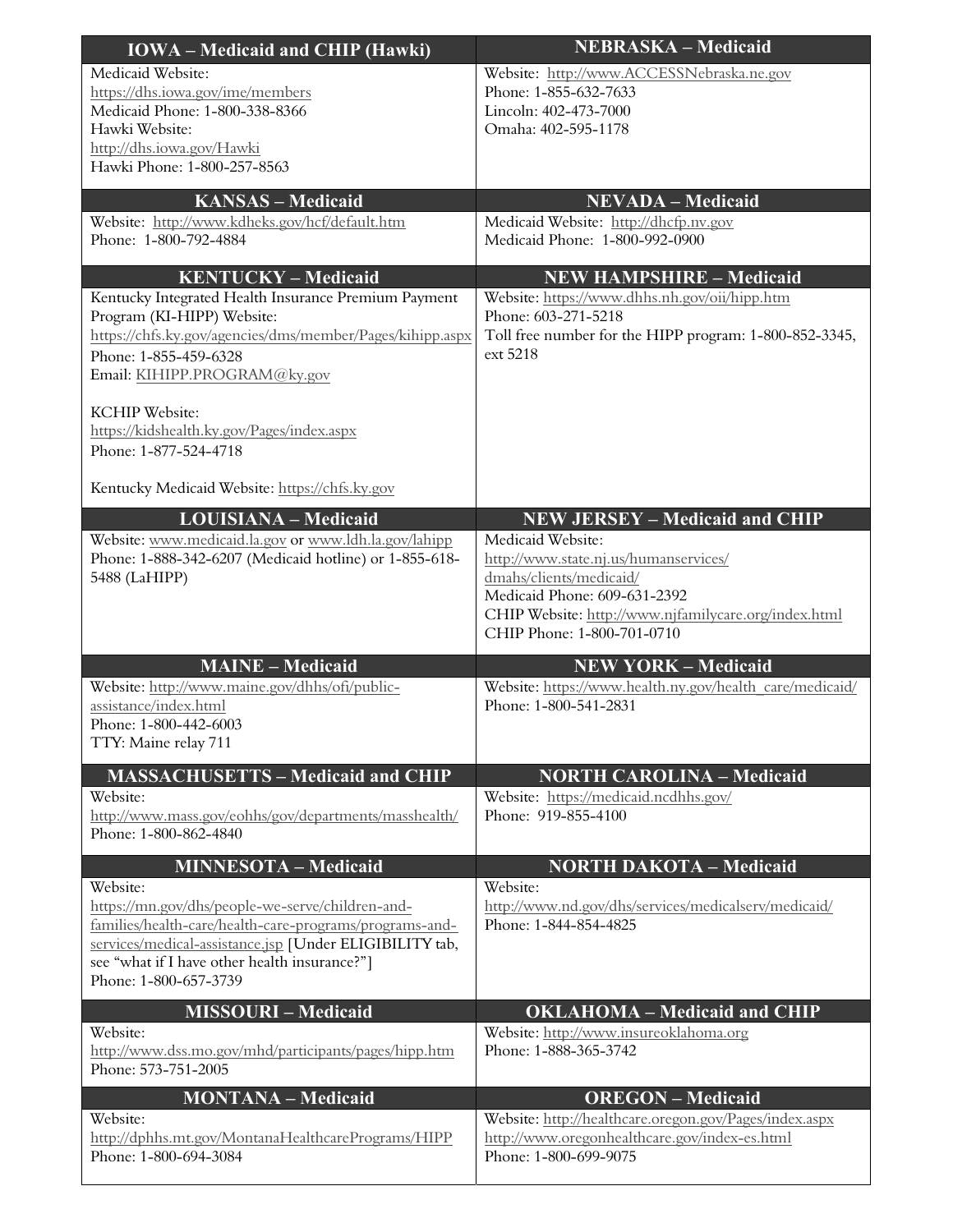| <b>PENNSYLVANIA – Medicaid</b>                                                                                      | <b>RHODE ISLAND – Medicaid and CHIP</b>                                                                 |
|---------------------------------------------------------------------------------------------------------------------|---------------------------------------------------------------------------------------------------------|
| Website:<br>https://www.dhs.pa.gov/providers/Providers/Pages/Medical<br>/HIPP-Program.aspx<br>Phone: 1-800-692-7462 | Website: http://www.eohhs.ri.gov/<br>Phone: 1-855-697-4347, or 401-462-0311 (Direct RIte<br>Share Line) |
| <b>SOUTH CAROLINA - Medicaid</b>                                                                                    | <b>VIRGINIA - Medicaid and CHIP</b>                                                                     |
| Website: https://www.scdhhs.gov<br>Phone: 1-888-549-0820                                                            | Website: https://www.coverva.org/hipp/<br>Medicaid Phone: 1-800-432-5924<br>CHIP Phone: 1-855-242-8282  |
| <b>SOUTH DAKOTA - Medicaid</b>                                                                                      | <b>WASHINGTON - Medicaid</b>                                                                            |
| Website: http://dss.sd.gov<br>Phone: 1-888-828-0059                                                                 | Website: https://www.hca.wa.gov/<br>Phone: 1-800-562-3022                                               |
| <b>TEXAS - Medicaid</b>                                                                                             | <b>WEST VIRGINIA - Medicaid</b>                                                                         |
| Website: http://gethipptexas.com/<br>Phone: 1-800-440-0493                                                          | Website: http://mywyhipp.com/<br>Toll-free phone: 1-855-MyWVHIPP (1-855-699-8447)                       |
| <b>UTAH – Medicaid and CHIP</b>                                                                                     | <b>WISCONSIN – Medicaid and CHIP</b>                                                                    |
| Medicaid Website: https://medicaid.utah.gov/<br>CHIP Website: http://health.utah.gov/chip<br>Phone: 1-877-543-7669  | Website:<br>https://www.dhs.wisconsin.gov/publications/p1/p10095.pdf<br>Phone: 1-800-362-3002           |
| <b>VERMONT-Medicaid</b><br>Website: http://www.greenmountaincare.org/<br>Phone: 1-800-250-8427                      | <b>WYOMING - Medicaid</b><br>Website: https://wyequalitycare.acs-inc.com/<br>Phone: 307-777-7531        |

To see if any other states have added a premium assistance program since January 31, 2020, or for more information on special enrollment rights, contact either:

| U.S. Department of Labor                         | U.S. Department of Health and Human Services |
|--------------------------------------------------|----------------------------------------------|
| <b>Employee Benefits Security Administration</b> | Centers for Medicare & Medicaid Services     |
| www.dol.gov/agencies/ebsa                        | www.cms.hhs.gov                              |
| 1-866-444-EBSA (3272)                            | 1-877-267-2323, Menu Option 4, Ext. 61565    |

## **Paperwork Reduction Act Statement**

According to the Paperwork Reduction Act of 1995 (Pub. L. 104-13) (PRA), no persons are required to respond to a collection of information unless such collection displays a valid Office of Management and Budget (OMB) control number. The Department notes that a Federal agency cannot conduct or sponsor a collection of information unless it is approved by OMB under the PRA, and displays a currently valid OMB control number, and the public is not required to respond to a collection of information unless it displays a currently valid OMB control number. See 44 U.S.C. 3507. Also, notwithstanding any other provisions of law, no person shall be subject to penalty for failing to comply with a collection of information if the collection of information does not display a currently valid OMB control number. See 44 U.S.C. 3512.

The public reporting burden for this collection of information is estimated to average approximately seven minutes per respondent. Interested parties are encouraged to send comments regarding the burden estimate or any other aspect of this collection of information, including suggestions for reducing this burden, to the U.S. Department of Labor, Employee Benefits Security Administration, Office of Policy and Research, Attention: PRA Clearance Officer, 200 Constitution Avenue, N.W., Room N-5718, Washington, DC 20210 or email ebsa.opr@dol.gov and reference the OMB Control Number 1210-0137.

OMB Control Number 1210-0137 (expires 1/31/2023)